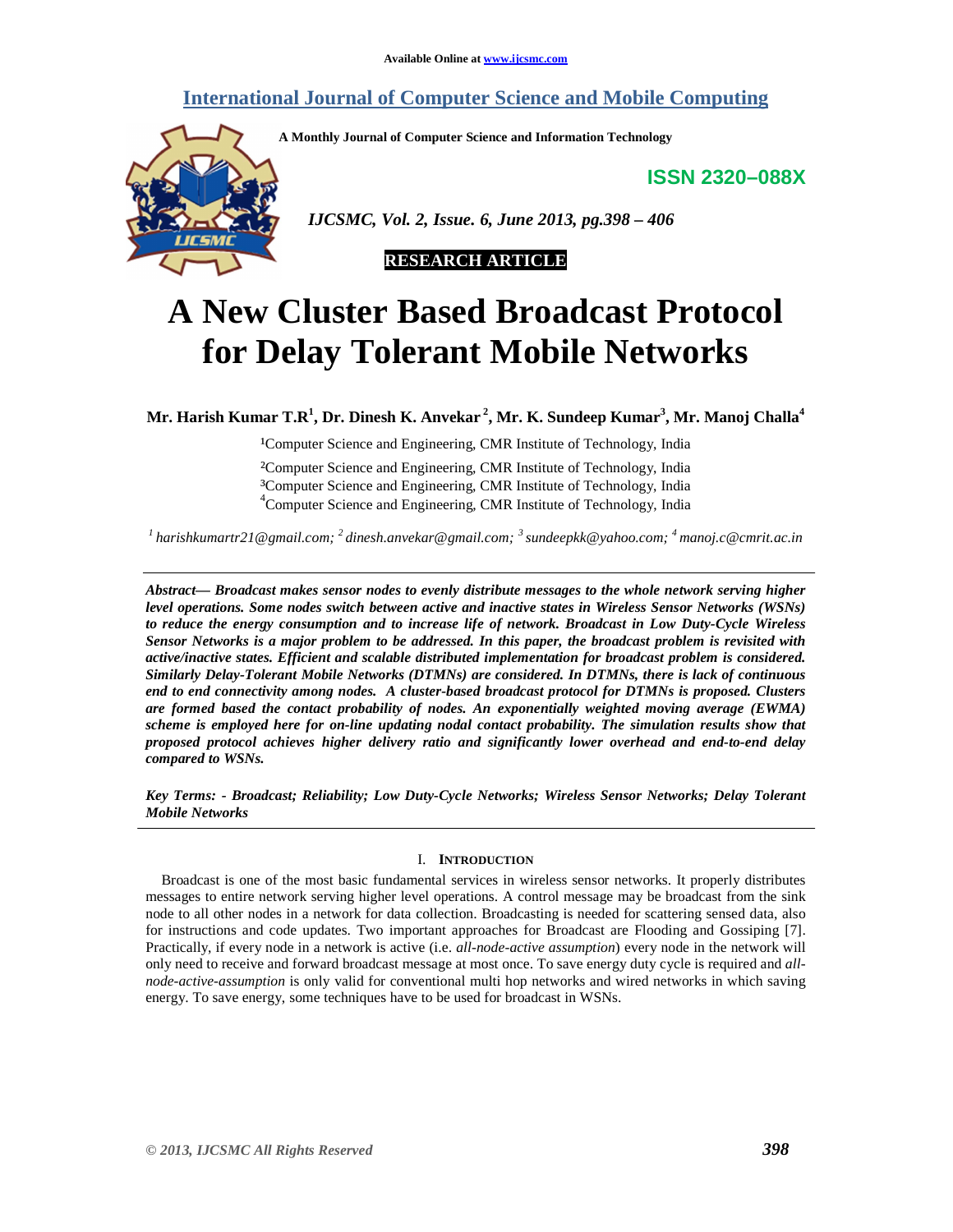

Fig. 1: Active/sleep states in Low Duty-Cycle WSNs

 Fig.1 shows a schematic of low duty-cycle WSNs with sleeping (dormant) nodes. Suppose node 1 is required to forward a message. After it forwards a message to its neighbor, the nodes 4, 5 and 7 may not be able to receive the message because they are not active. As the nodes switch to active state, only during a sensing task and after actively performing a sensing task for communication they go for sleep, battery power consumption is minimized. Duty-cycle is defined as the ratio between active period and full total of active and dormant periods. For longer lifetime of operation, low duty-cycle is required but this contradicts *all-node-active assumption*. In low duty-cycle operation it is possible to wait until all nodes in a network become active for broadcast if the number of nodes in a network is very small. However if the number of nodes is very large, synchronization becomes a significant problem.

Delay Tolerant Mobile Networks [1], [2], are formed in an unplanned way, with no proper network connectivity among nodes, and it is difficult to connect end to end. To preserve end–to-end connection in mobile ad hoc networks and WSNs, one has to consider the environmental factors and energy constraints, and this makes network preservation challenging. These are a class of emerging networks that experience frequent and long duration partitions. In such networks, broadcast or routing is largely based on nodal contact probabilities (or more sophisticated parameters based on nodal contact probabilities).

Clustering [3] has long been considered as an effective approach to reduce network overhead and improve scalability. In a clustering scheme, the mobile nodes in a network are divided and formed into groups satisfying some conditions and other nodes are excluded which do not satisfy the conditions. Many clustering algorithms have been investigated in the context of mobile ad hoc networks. But as DTMNs are not well connected networks, the common network algorithms cannot be applied directly as it requires information to be shared among nodes with respect to time.

The scalable and robust implementation for broadcast problem considered in this paper relies on local operations which calculate optimal forwarding sequence through covering-set and receiving-set lists in each node to enhance broadcast in low duty-cycle networks. Here distributed clustering scheme is investigated and a cluster-based broadcast protocol is proposed for DTMNs. To this end, an exponentially weighted moving average (EWMA) scheme is employed for on-line updating of nodal contact probability. Based on the contact probabilities of nodes, a set of functions is executed for cluster formation and gateway selection. Here, the gateway nodes are responsible for exchange of information between clusters.

The rest of the paper is organized as follows. Section II deals with the literature survey and related work done to set a background for the concepts of this paper. Section III explains an existing system and its drawbacks. Section IV explains the proposed protocol and architecture in detail. Section V presents the simulation using JProwler for WSN and DTMNs to evaluate their performance. Section VI gives the conclusion and future scope.

#### II. **BACKGROUND AND RELATED WORK**

Among the different proposals for Broadcast in wireless ad hoc networks, flooding and gossiping [7] are the basic proposals for WSNs. An example is the smart gossip [8] which addresses the problem of minimization of forwarding overhead. To know forwarding probability, the algorithm maintains and keeps track of earlier broadcast information and adjusts probabilities to fix the topological properties among the sensor nodes to exact match. Another recent work is on Robust Broadcast Propagation (RBP) [9] which works for reliable broadcast and extends the flooding-based approach. The concept in RBP is every node floods the received broadcast message only once, and then by receiving exact ACKs, it retransmits messages for locality repairs. The node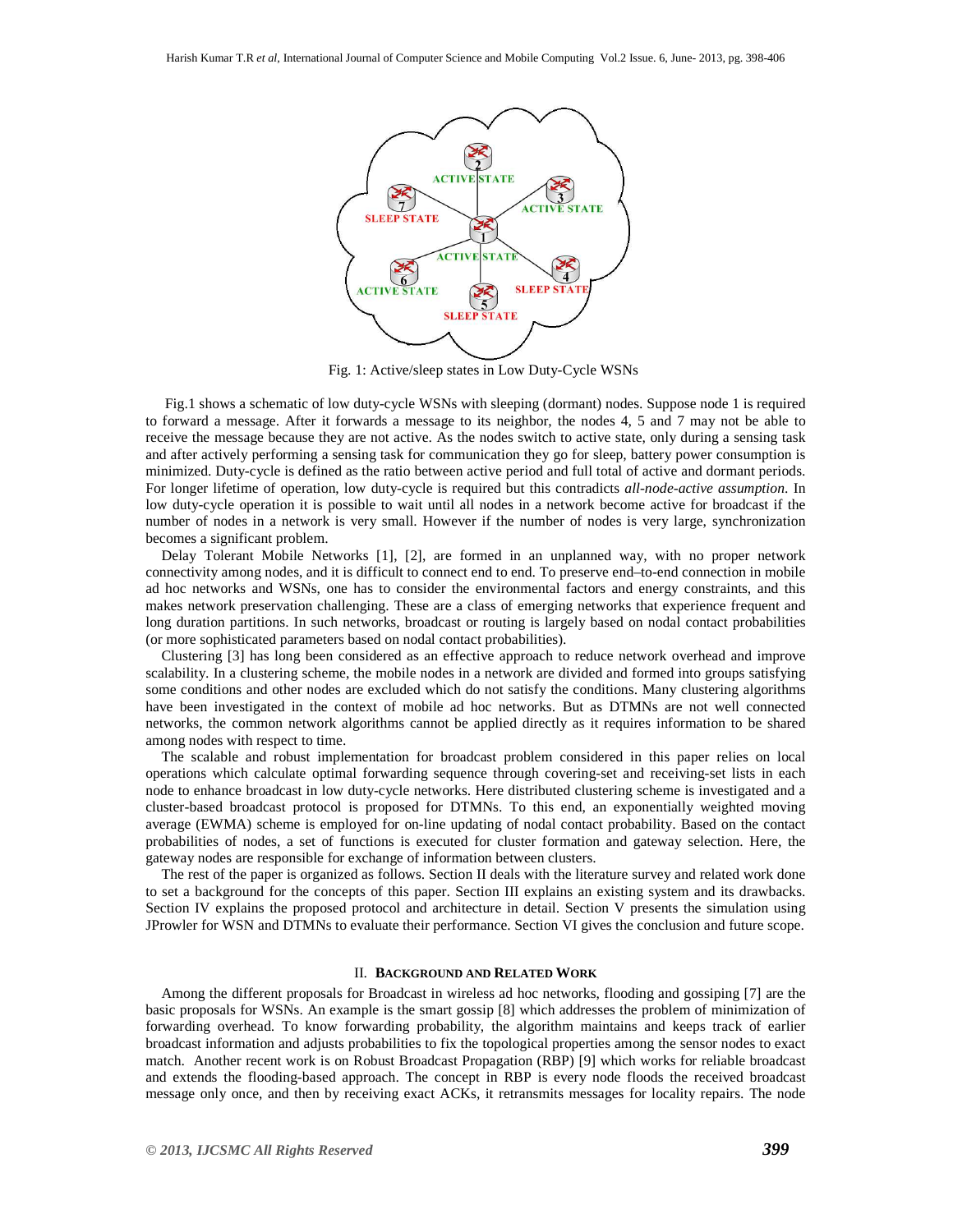density and topology information collected from earlier rounds of broadcast have an impact on both retransmission and number of retransmissions.

This paper considers scenarios from those in earlier papers and also assumes more realistic scenarios. Earlier approaches suffer from poor performance or fail due to invalidation of the *all-node-active assumption*. Low duty-cycle WSNs have been explored recently, one approach is the probability-based broadcast forwarding (PBBF) [12] which shows how to implement a MAC layer solution for flooding in low duty-cycle WSNs. Here, a systematic way for implementation considering flooding reliability, delay and limited usage of energy is discussed.

In [10], delay tolerant network architecture is proposed. Here an application interface structured around optionally-reliable asynchronous message forwarding with very less resources and low end-to-end connectivity and node resources is presented. Another work [11] describes the main structural elements of DTN architecture. It focuses on a new end-to-end overlay network and proposes a protocol called Bundling. It also examines the internet infrastructure adaptations that might yield comparable performance, and concludes that the simplicity of the DTN architecture promises easier deployment and extension.

A recent work [12] proposes a DTN Hierarchical Routing (DHR) protocol to boost routing scalability. DHR is predicated on a deterministic mobility model, wherever all nodes move as per strict, repetitive patterns, that are noted by the routing and cluster algorithms. It cannot be generalized to such networks with unknown mobility as DTN-based peer-to-peer mobile ad hoc networks.

#### III. **A DISTRIBUTED SCALABLE LOW-DUTY CYCLE WSNS**

In this section, a distributed scalable solution, with high quality of broadcast and well resistant to wireless losses is presented.

#### *A. Creating Forwarding Sequence*

First thing is to calculate the best forwarding sequence covering nodes with in two hops. To come up with forwarding sequence, consider a node k that has to decide forward message. Here, Covering set or CovSet is defined as the set that consists of 1- and 2-hop neighbors covered by at least one forwarding. A CovSet is freshly created once a brand new broadcast message is received, and is updated once node k forwards a broadcast message or a broadcast message is received or overheard. The node k finds presently active neighbors based on active or inactive states once it broadcasts a message and when it reaches it will add them to its CovSet. In the same way, it adds and verifies the presently active neighbors of sender of the message sender and adds them to its list once a broadcast message is received or overheard.

#### *B. Accommodating Wireless Losses*

Sometime the precise coverage will not be achieved even when inserted in to CovSet. This is often because of wireless channels suffer from transmission errors. In case of transmission errors, to obtain actual coverage we introduce a receiving set, or RcvSet. The RcvSet is defined as for each node k within the network, as the set of 1-and 2-hop neighbors that familiar (by node k) having already received the message. Specifically, once a broadcast message is received by node k, it checks whether received message is new and received for first time, and if so, it creates associate degree RcvSet for this message and adds the sender of this message into the set. Later it adds the neighbor into its RcvSet if the node k once more receives or overhears constant message from its neighbor if it is not within the set.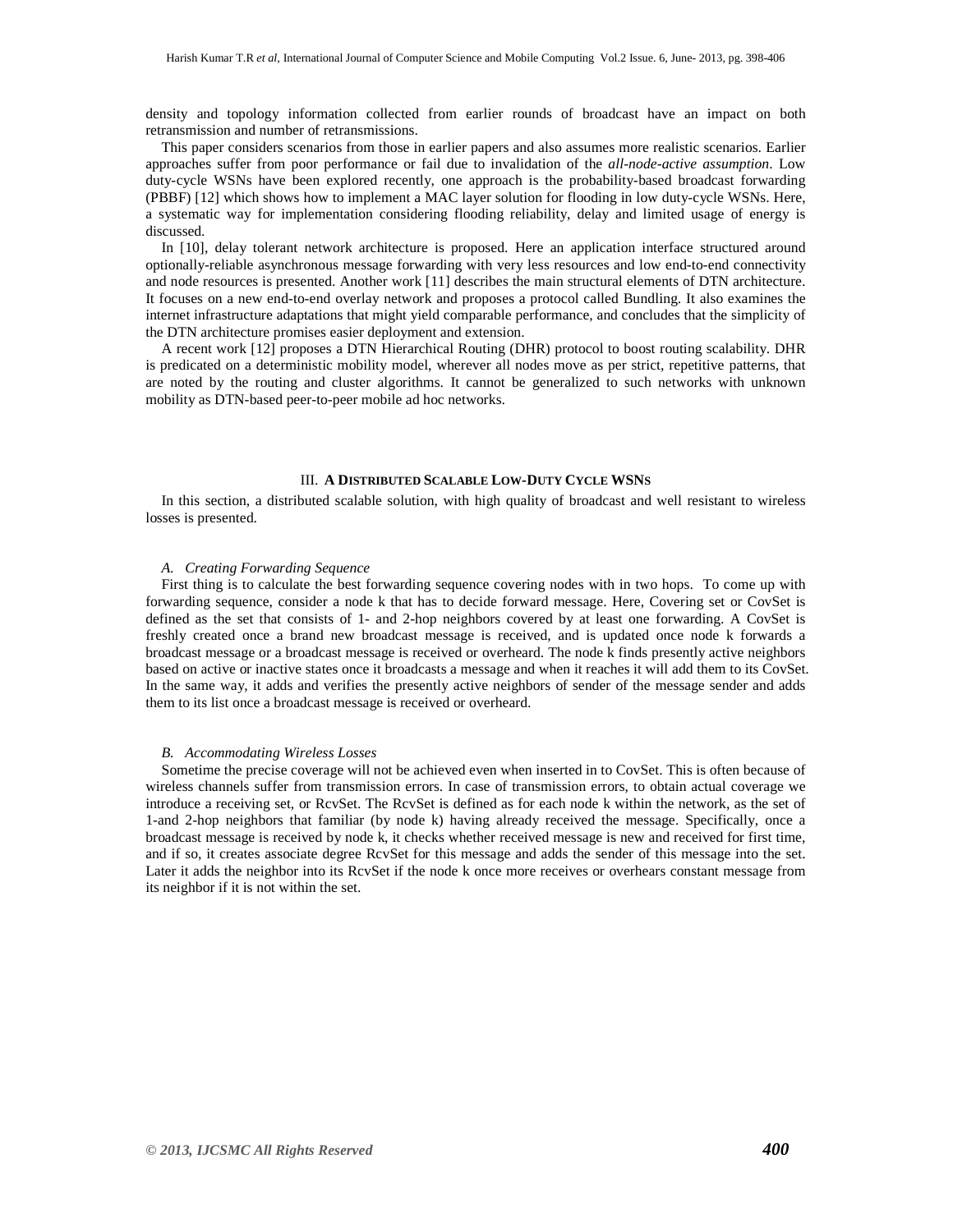# *C. Distributed solution*



Figure 2: Sequence flow for Distributed solution (when a node is in active state)

Figure 2 shows the main core operations of distributed solution. When node (k) is in active state, it sporadically checks for any message arrival (which may be either received or overheard). Based on the type of the message received the node k can further process the received message. If the received message is new broadcast message, then node k can create RcvSet and CovSet for this message and it will add the sender of this message and therefore the neighbors within the RcvSet piggy backed with this message into its own RcvSet and CovSet. Additionally, node k also adds its neighbors that are presently active and covered by this message into its own CovSet. The first received message could be a broadcast message that has been already received before then node k directly updates corresponding RcvSet and CovSet. It additionally schedules to send associate ACK if the received message is merely targeting on itself. On the other hand, if the received message is an ACK, node k can update its RcvSet and CovSet by adding the sender of this message. After processing the arrived messages, node w then checks its RcvSet whether or not all its neighbors have received the broadcast message. If so, node k will safely stop forwarding the broadcast message and unuse the memory not to store the corresponding RcvSet and CovSet. Otherwise, node w checks whether or not its CovSet change follows its current forwarding sequence. If not, node k will further recompute its new forwarding sequence. Additionally, if there is any message has been scheduled to forward, node k can retransmit the message. Finally, the CovSet is reset to the RcvSet if there is a timeout. This approach will fail in case of node movements; hence this approach is considered as a drawback of the existing system.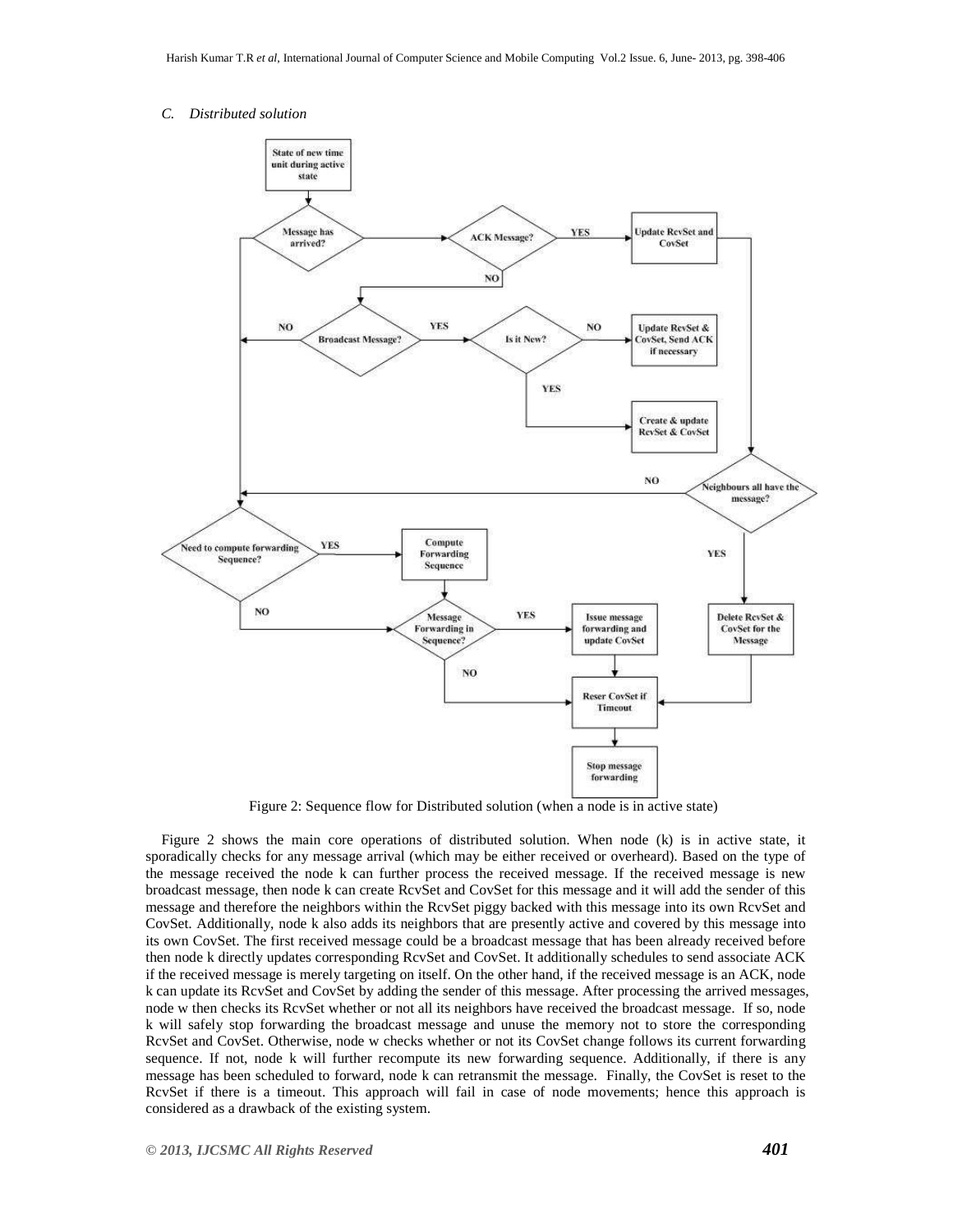#### IV. **PROPOSED CLUSTER BASED BROADCAST APPROACH**

Here, Clusters are formed by the contact probability of nodes. When a node meets another node its contact probability increases and when it not met its contact probability decreases. A threshold value is given to form the clusters. If a node crosses the threshold value, proposed cluster based broadcast algorithm is executed to decide whether to make new cluster or exit the current cluster or to join other cluster. After the formation of clusters broadcast process is carried out.

#### *A. Clustering*

This paper focuses on distributed clustering and cluster-based routing protocols for DTMNs. The fundamental plan is to autonomously learn unknown and presumably random mobility parameters and to cluster mobile nodes with similar mobility pattern into an equivalent cluster. The nodes in every cluster will then interchangeably share their resources for overhead reduction and load equalization, reaching to succeed economical and scalable routing in DTMN. In our protocol, an EWMA scheme is used for on-line change of nodal contact probability, with its mean tested to converge to actual contact probability. Then a collection of functions such as *synchronize( )* ,*Leave( )*, and *join( )* are executed to form clusters and choose gateway nodes having highest contact probability. Finally, the entranceway nodes exchange network info and perform routing. Simulations show the benefit of cluster-based broadcast protocol. The results show that it achieves higher delivery ratio and considerably lowers overhead and also reduces end-to-end delay which is very less than the non-clustering counterpart.

Intermittent end-to-end connections leads to challenges for clustering and routing as detailed below:

 *On-line Estimation of Contact Probabilities:* Pair-wise contact probability has been widely used as a routing parameter in expedient networks. However, one amongst the foremost issues in DTN is how to get this parameter by distributive method. A better approach is to safely keep all native contact meeting information (i.e. contact probability) as history, whereas providing strength and robustness is expensive in storage and lacks gracefulness to adapt to changes in node movements. Because of this, a straightforward and effective approach, called exponentially weighted moving average (EWMA) has been adopted. Additionally the node p will keep the information about contact probability βpq for every other node q which is already met by node p. βpq is updated in each time slot, in step with the subsequent rule:

 $\beta pq = \begin{cases} (1-\Delta)[\beta pq] + \Delta, & p \textit{meats } q \\ (1-\Delta)[\beta pq], otherwise \end{cases}$ 

where,  $\Delta$  - constant parameter between 0 and 1,  $\beta_{pq}$  is the old contact probability.

#### *B. Cluster Based Broadcast Algorithm.*

The algorithm shown below is the main clustering protocol in DTMN. First it takes number of nodes as input and creates as many numbers of nodes to makes the node move with pattern. A node p, maintains its ID (i.e., p), its cluster ID (denoted by  $\Omega(p)$ ), a cluster table, and a gateway table as its native information. The cluster table consists of 4 fields, namely, Node ID, Contact probability, Cluster ID, and Time Stamp (last meet time). Each entry in the table is for a node entry met by Node p. As an example, the entry for Node k contains its contact probability with node p (denoted by  $\beta$ kp) and its cluster ID (denoted by  $\Omega_p^k$ ). Additionally, the node p inserts and maintains its gate way native information as a table entry. It consists of four Fields Cluster ID, Gateway, Timestamp (last meet time) and Contact Probability. The Cluster ID has a list of nodes known by p. As an example consider the scenario for every cluster c the id of the gateway is inserted as  $G_p^c$  and contact Probability as  $f_{\rm p}^{\rm c}$  which denotes the Highest contact between  $G_{\rm p}^{\rm c}$  and  $f_{\rm p}^{\rm c}$ . The Timestamp field contains the most recent time in which the entry got updated. For each new time, it moves the node to next position and when it meets nodes the main functions are executed to decide whether to remain in the same cluster *synchronize( )*or to join the other cluster through *join( )* or to leave the cluster through *leave( )* based on contact probability as it crosses or uncrosses the threshold value. Periodically EWMA also calculated for the updating of contact probability of nodes.

Cluster based broadcast algorithm is shown below. The number of nodes is given as the input. Then nodes are created and made to move with pattern. When a node meets another node its contact probability increases and when it not met its contact probability decreases. A threshold value is given to form the clusters. If a node crosses the threshold value, proposed cluster based broadcast algorithm is executed to decide whether to make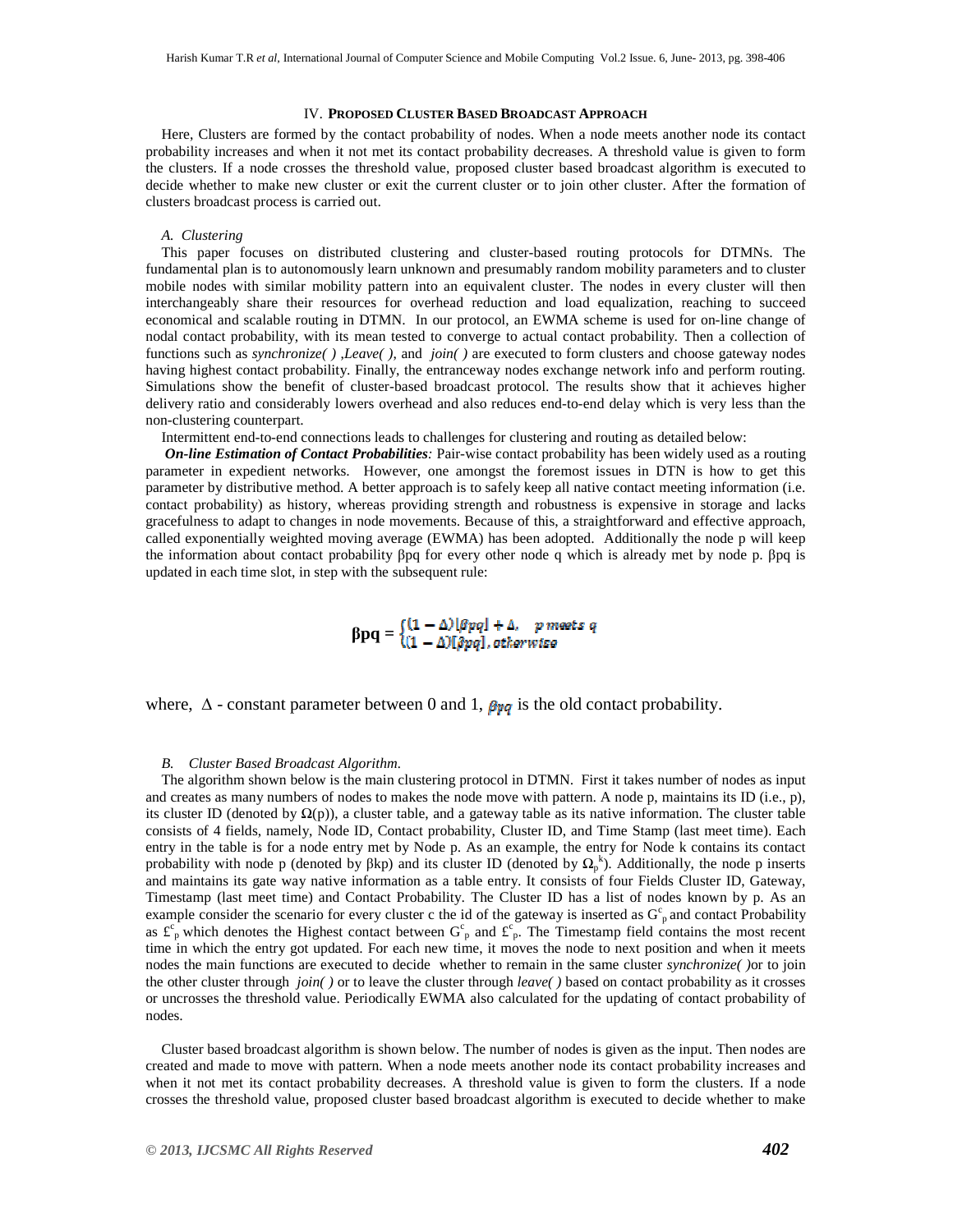new cluster or exit the current cluster or to join another cluster. After the formation of clusters broadcast process is carried out.

```
1. Input : no. of nodes 
2. Boolean nodesmet; 
3. Begin algorithm 
4. Creates node with node id, cluster id, clustertable, gatewaytable; 
5. For(i=0;i<no.of nodes;i++) 
6. Move node to next position( ); 
7. If(nodesmet == true) 
8. meetnodeevent( ); 
9. synchronize( ); 
10. join( ); 
11. leave( ) 
12. else 
13. time out; 
14. end for 
15. EWMA( ); 
16. Gatewayupdate( ); 
17. End algorithm
```
#### *C. System Architecture*

The system architecture shown in Figure 3 provides a high-level overview of the functionality and the responsibilities of the system. At its core, the architecture consists of four different modules – Configuration Panel, DTM Simulator, Clustering Engine, and Routing Broadcast Engine.



Fig. 3: System Architecture of cluster based broadcast in DTMN

*a) Configuration Panel-*Through this module, user can configure the simulator with the number of nodes. It is the main user interface for the user to interact with the system. User starts the system using this interface. *b) DTM Simulator*-Through this module, user can see the node movement at each time instance. Each node is represented by its node-id and cluster-id. The high level design of DTM Simulator is shown in Figure 4.



Fig. 4: High Level design of DTM Simulator

*c) Clustering Engine* – It executes the cluster algorithm for DTMNs that undergoes the subsequent steps.

- First, every node learns about direct contact chances to different nodes. It is not necessary that a node stores contact information of all different nodes in network.
- Second, a node decides to affix or leave a cluster supported by its contact possibilities to different members of that cluster. Since our objective is to cluster all nodes with high pair-wise contact probabilities along, a node joins a cluster given that its pair-wise contact possibilities to any or all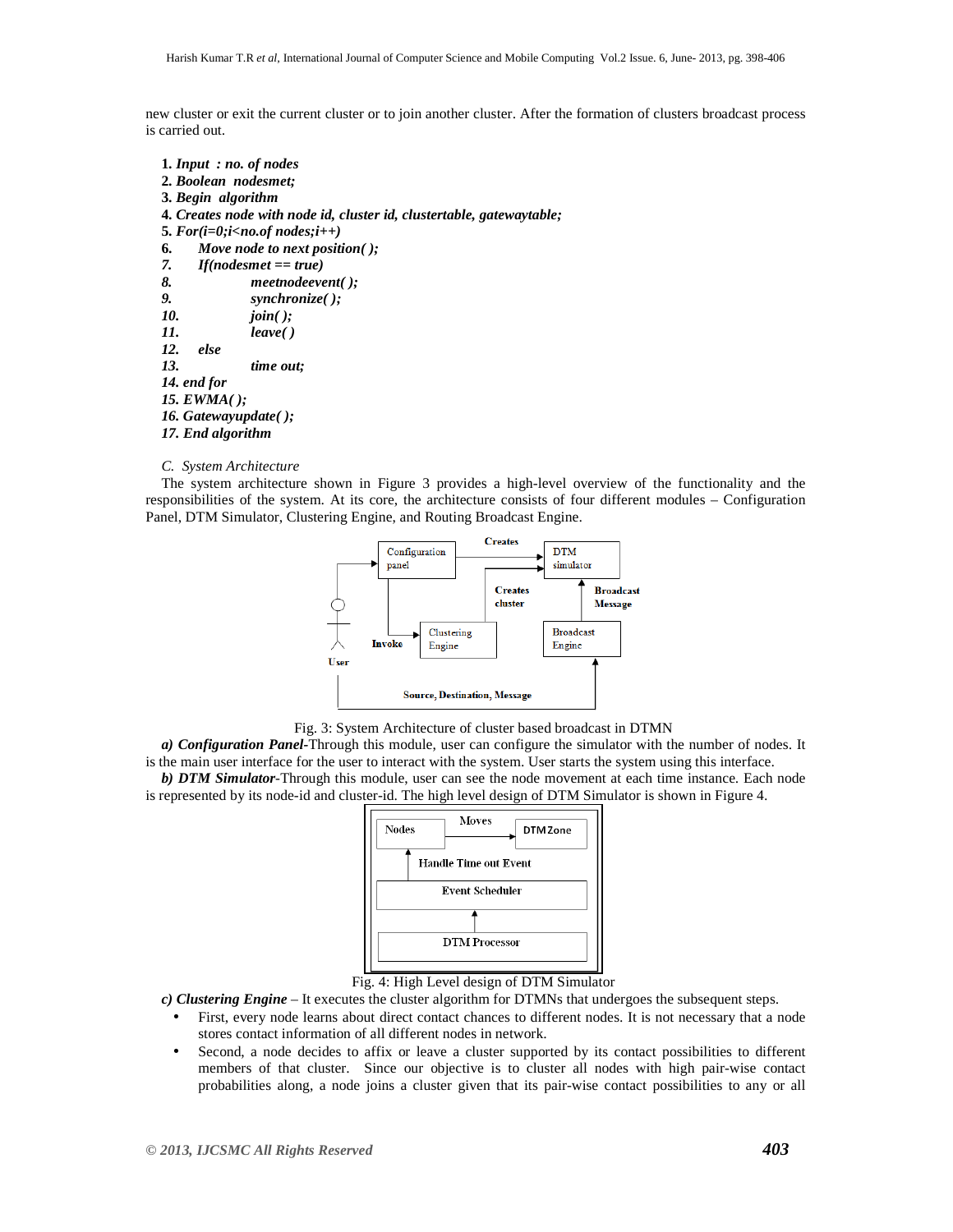existing members are greater than a threshold  $\gamma$ . A node leaves the present cluster if its contact possibilities to some cluster members drop below γ.

• Finally once clusters are shaped, entryway nodes are known for inter-cluster communications.

#### *d) Broadcast engine and its types in DTMNs*

Broadcast Engine executes broadcast algorithm. Once the clustering procedure is finished, each node in the network is associated with a cluster. For any two clusters whose members have high enough contact probability  $(\geq y)$ , a pair of gateway nodes is identified to bridge them. If, for example, Node *i*, intends to send a data

message to Node *j, then* Node *i* looks up its cluster table to find the cluster ID of Node j, i.e... Ω<sup>*i*</sup>. According to  $\Omega_i^j$ , three scenarios are considered: intra-cluster broadcasting, one-hop inter-cluster broadcasting, and multi-hop inter-cluster broadcasting.

#### *I. Intra-cluster broadcasting*





In this case,  $\Omega_i^j = \Omega(i)$ , Nodes *i* and *j* are in the same cluster (see Fig. 5.1). Since all nodes in a cluster have high contact probability, direct transmission is employed. In other words, node *i* transmits the data message only when it meets node *j*. No relay node is involved in such intra-cluster routing.

#### *II. One-hop inter-cluster broadcasting*



Figure 5.2: One hop Inter-Cluster Broadcasting.

Here,  $\Omega_i^j \neq \Omega(i)$ , (see Figure 5.2). Node i looks up its gateway table. If an entry for  $\Omega_i^j$  is found, there exists a gateway (path), i.e.  $G_i^{\Omega ij}$ , to the cluster of node j. In this case, node i sends data message to its gateway  $G_i^{\Omega ij}$ . Upon receiving the data message, the gateway looks up its gateway table to find cluster ID of node j. Whenever, it meets any node, e.g., node k, in node j's cluster, it forwards the message to node k, which in turn delivers the data message to Node j through intra-cluster routing as discussed above. Since Node  $G_i^{\Omega ij}$  is the gateway, it has high probability to meet at least one node in node j's cluster. Note that, node k in Figure 5.2 need not necessary be the gateway node.

# *III. Multi-hop Inter-cluster broadcasting*

In this case,  $\Omega_i^j \neq \Omega(i)$ , and Node i doesn't find  $\Omega_i^j$  in its gateway table. The above two approaches fail to deliver the data message, because the destination (node j) is not in any cluster that is reachable by node i gateways. As a result, the data transmission from node i to node j need to be devised for multi-cluster routing. In this type of routing, whenever a node i meets another node say node k, it checks whether node k is the destination node. If it is not a destination, it forwards the message to node k. When node k meets another node, it checks whether the met node is the destination. If not, same procedure is repeated for a particular period. After the time period, if destination node is not met, then message is deleted from the node.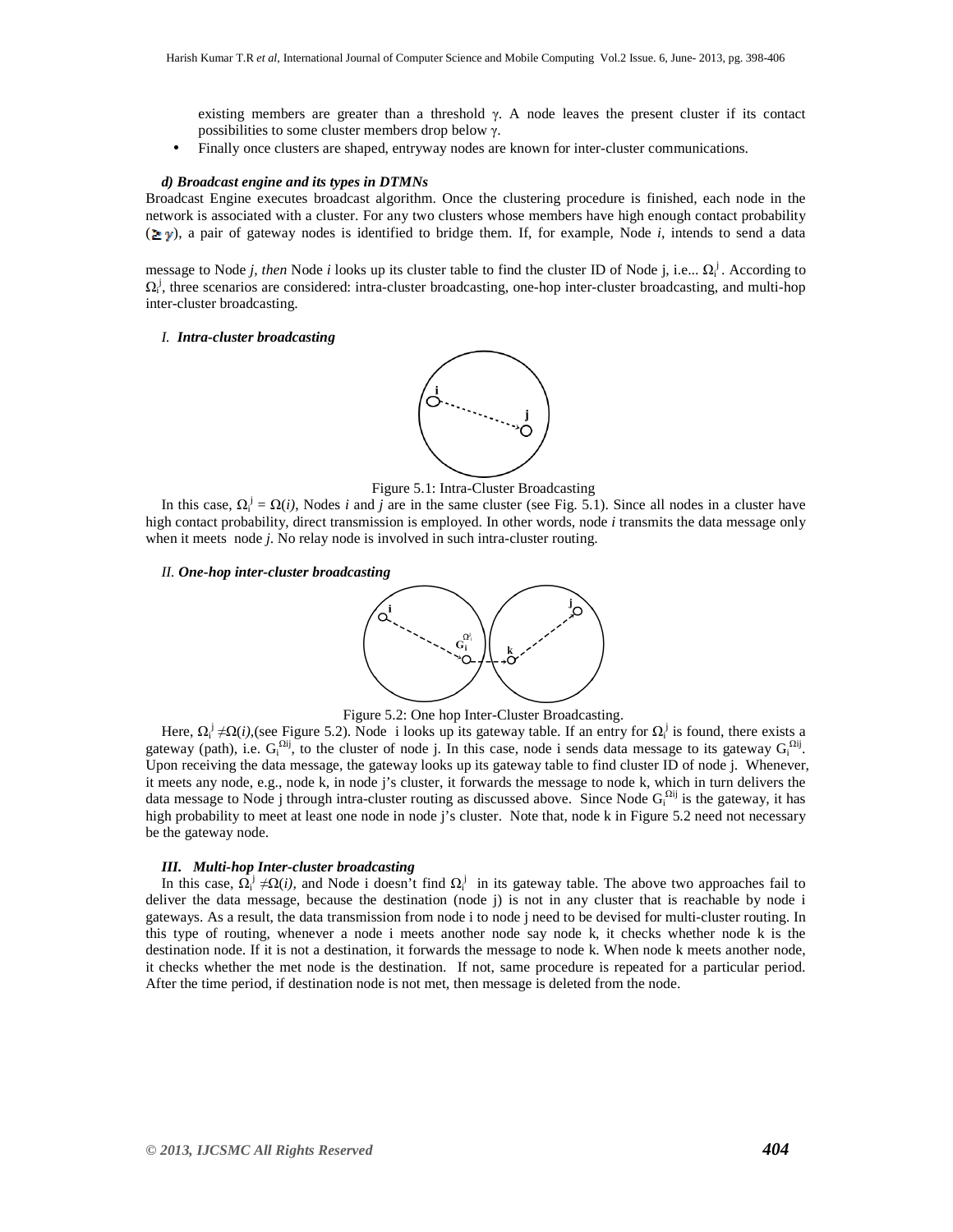

Figure 6.1: Data delivery ratio in DTMNs and low duty-cycle WSNs.



Figure 6.2: End to end Delay in DTMNs and low duty-cycle WSNs.

In this section, we examine the performance of the proposed solution through simulations. The simulation of the proposed scheme is done with the JProwler simulator. The sensing field may be a square of 200 m by 200 m, and also the wireless communication can go up to 10 m. The numbers of nodes within the network vary from 10 to 200. We take into account the data delivery ratio and end-to-end delay as parameters. The simulation graphs shows the performance of clustering based broadcast protocol for delay tolerant mobile networks in comparison with Low duty-cycle WSNs. Figure 6.1 shows performance of packet delivery ratio versus number of nodes in DTMNs, as the number of nodes in network increases that ends up in loss of packets at some cases as seen within the graph, packets drops once the range of nodes reaches 60 and 70. This is because when the number of nodes increases, the time taken to create cluster and communicate with members also increases. But, compared to duty cycle networks (see Fig. 6.1) this protocol works better for data deliver ratio. Additionally, Figure 6.2 shows end-to-end delay versus number of nodes in DTMNs. Time taken to deliver the message increases when the numbers of nodes increases because, when the number of nodes is more the number of clusters are also more. It takes longer to find destination node in other clusters and also possibilities of meeting nodes are less. Once the probability of meeting the nodes is high delay decreases. However to end-to-end delay is reduced when compared to duty cycle networks (see Fig. 6.2).

#### VI. **CONCLUSION AND FUTURE SCOPE**

In this paper, the broadcast problem has been is revisited with active/inactive states. Here, efficient and scalable distributed implementation for broadcast problem is considered as the drawback, which depends on local information with reliable broadcast. In low duty-cycle WSNs neighbor nodes are not available for broadcast it is similar to the condition lack of network connectivity in DTMNs. Here, end-to-end connection for DTMNs is preserved by forming the clusters of nodes. Cluster based broadcast protocol for DTMN is propped to connect end-to-end nodes and to enhance broadcast. The simulation results show that proposed protocol achieves higher delivery ratio and significantly lower overhead and end-to-end delay compared to low dutycycle WSNs

Improvement of contact probability based broadcast clustering and addressing the results of proposed protocol is a future direction for future work.

.